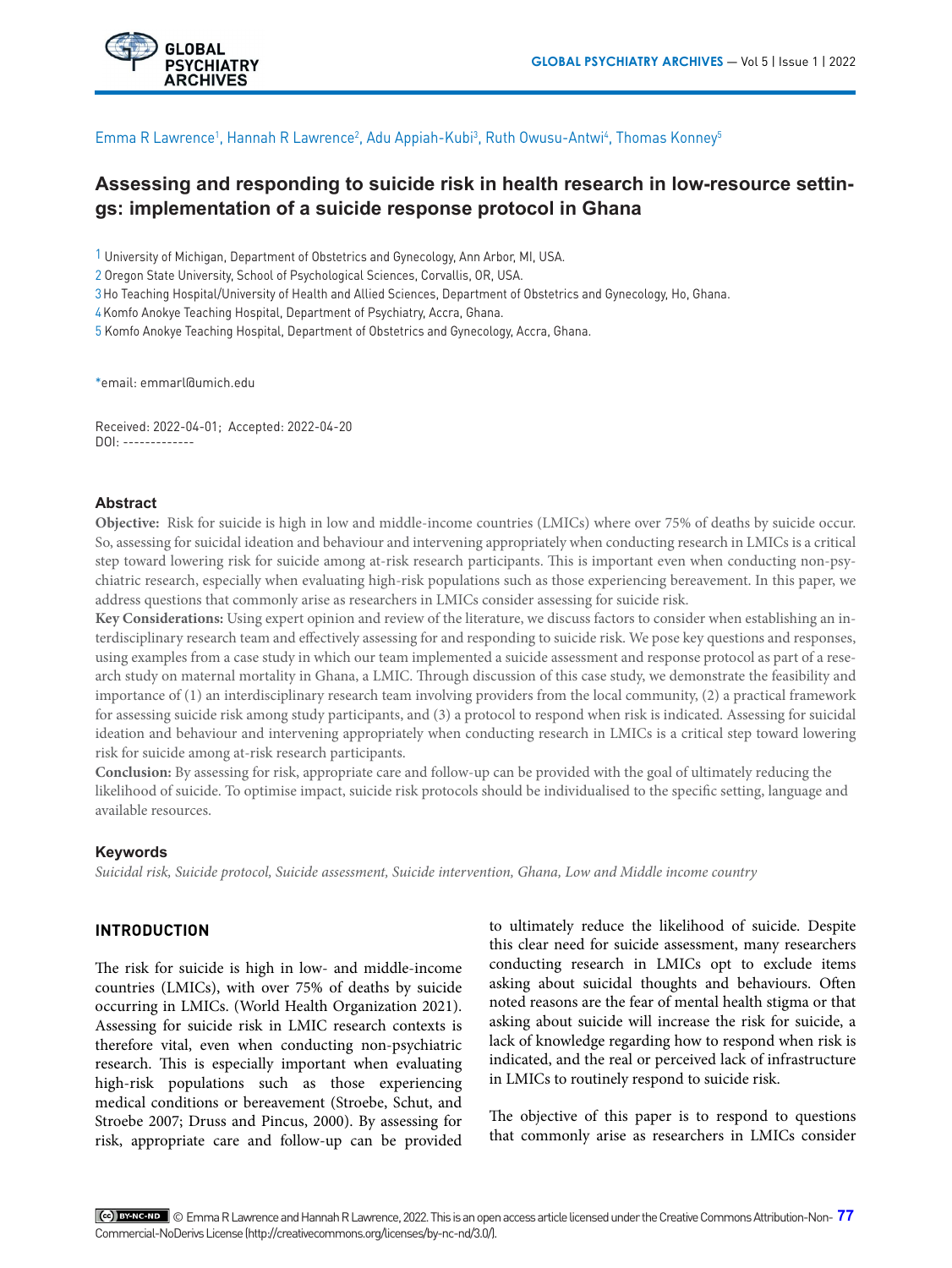assessing for suicide risk. Specifically, we discuss factors to consider when establishing an interdisciplinary research team and effectively assessing for and responding to suicide risk. To illustrate responses to each question, we provide examples from a case study in which our team implemented a suicide assessment and response protocol as part of a research study on maternal mortality in Ghana. For the case study described in this paper, ethical approval was granted by the Komfo Anokye Teaching Hospital IRB (KATH-IRB/AP/003/20). Written informed consent was obtained from all participants.

#### **Overview**

A mixed-methods study was conducted at the Komfo Anokye Teaching Hospital in Ghana to evaluate the impact of maternal mortalities on families. This study site was selected given the high rate of maternal mortalities. All maternal deaths were reviewed over 12 months. Relatives were contacted for study recruitment, resulting in 51 participants who were husbands or heads-ofhouseholds of a woman who died during childbirth. Participants first completed self-report surveys followed by semi-structured interviews. Surveys included two scales assessing psychological well-being: the Patient Health Questionnaire-9 (PHQ-9) and the Inventory of Complicated Grief (Prigerson and others, 1995). Both surveys have been used in Ghana (Ben-Ezra and others, 2020; Weobong and others, 2015) and validated in LMIC settings (Weobong and others, 2009; Barthel and others, 2015; Rodríguez and others, 2021). Semi-structured interviews were conducted by trained research personnel. During interviews, participants discussed the impact of maternal deaths on their family and personal well-being, mental health, physical health, and financial security.

## **KEY CONSIDERATIONS**

## **Who should be included in a research team that assesses suicide risk?**

It is well-established that best practices in global health research prioritise perspectives of community stakeholders and local researchers [\(Stephen and Daibes 2010\)](https://paperpile.com/c/p7r50D/rpA8s). For research specifically incorporating suicide risk assessment, community-based healthcare providers are likely the best source for evaluating potential assessment tools and modifying them to fit specific setting needs, identifying barriers and facilitators of effective suicide risk assessment and response, and generating a list of individuals who can provide support and/or mental healthcare should risk be indicated. It is important that these identified individuals are not only available and accessible, but also trusted by community members. Having local researchers and

providers administer suicide risk assessments and provide follow-up care as needed also may increase the likelihood of honest responses to potentially sensitive questions about suicide and engagement in mental health treatment. Finally, enhancing buy-in from providers and members of the community increases the sustainability of suicide risk assessment and safety protocols beyond the completion of a given research project.

#### **Case study: research team**

Our research team was a collaboration between a Ghanaian and an American obstetrician/gynaecologist in partnership with a Ghanaian psychiatrist and an American clinical psychologist. Specifically, consultation with an American clinical psychologist focused on the appropriate selection of measures to assess suicide risk, depression, and complicated grief. Involvement of a Ghanaian psychiatrist focused on the review of measures for local relevance, supervision of translation of measures into local languages, and development and supervision of a response plan should suicide risk be high. The Ghanaian psychiatrist provided field-specific, expert training to the research assistants on the administration of the two psychological scales and execution of safety planning.

## **How should a study team screen and assess for suicide risk?**

Integrating screening for, and assessment of, suicide risk of medical research participants in LMICs is critical to ensuring participant safety. Screening can be brief, lowering demands on both researchers and research participants, especially when integrated into research protocols that may not be primarily focused on mental health. An often-used approach is to screen for risk using single-item measures (e.g., the suicide item on the PHQ-9) followed by a more comprehensive assessment when risk is indicated. Cultural responsiveness should be considered throughout the screening and assessment processes, including the use of measures that are available in the local language and have been validated in the population studied, and when possible, having local providers administer these measures. Although there are frequently expressed concerns that screening and assessing for suicide risk may increase the risk for suicide, this is not supported by research evidence [\(Polihronis and others,](https://paperpile.com/c/p7r50D/5Pyu8)  [2020\)](https://paperpile.com/c/p7r50D/5Pyu8) In fact, the assessment itself may reduce suicide risk [\(Blades and others, 2018\)](https://paperpile.com/c/p7r50D/JOTXu).

When screening identifies potential risk, gold-standard approaches to suicide risk assessment uses established, validated measures that independently assess suicidal ideation and behaviour. Questions should directly ask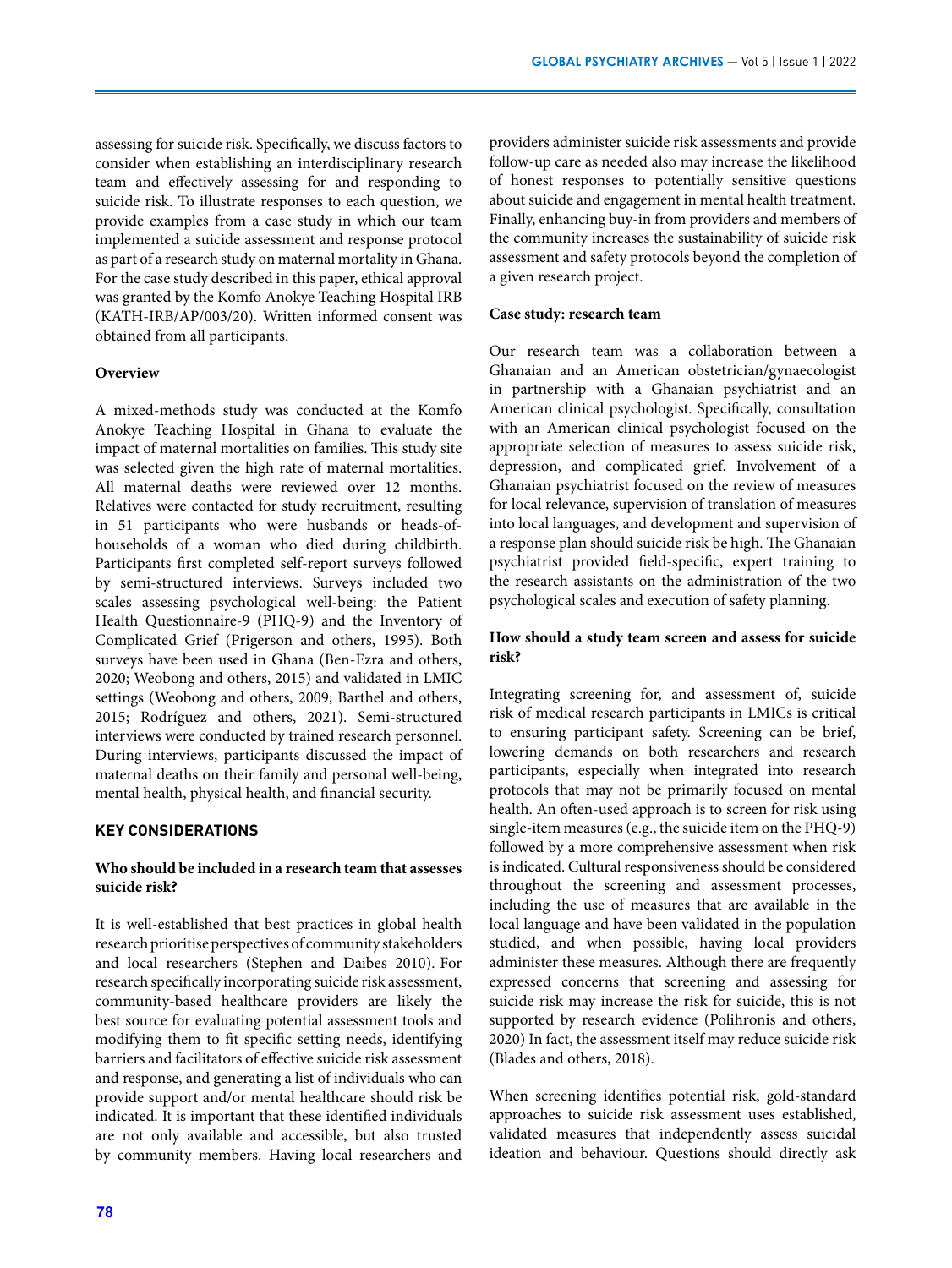research participants whether they have thought about suicide or killing themselves. One evidence-based exemplar frequently used in health settings that captures these domains is the Columbia-Suicide Severity Rating Scale (C-SSRS) [\(Posner and others, 2011\).](https://paperpile.com/c/p7r50D/smcS9) The C-SSRS may be especially useful in LMICs, given that it is available in 116 languages, is freely available and relatively brief, and has been implemented in LMICs [\(Yershova and others,](https://paperpile.com/c/p7r50D/2LEc+bjmM+rYo0+16QJ) [2016; Posner and others, 2014; Pumariega and others,](https://paperpile.com/c/p7r50D/2LEc+bjmM+rYo0+16QJ) [2020; Adiukwu and others, 2020\).](https://paperpile.com/c/p7r50D/2LEc+bjmM+rYo0+16QJ)

#### **Case study: suicide risk assessment**

Suicide response procedures were explained to participants during the informed consent process. Surveys included evaluation of depressive symptoms using the PHQ-9, which is widely used globally and has been validated in Sub-Saharan Africa [\(Sweetland, Belkin, and Verdeli, 2014\).](https://paperpile.com/c/p7r50D/P8WEd) The PHQ-9 includes a question on thoughts of suicide and self-harm; responses indicating thoughts of suicide and self-harm in the past two weeks triggered a suicide response protocol. Figure 1 displays the flow-chart of steps

of the suicide response protocol in our study, and could be adapted for use in other LMIC research settings. Our approach was reinforced by an automatic branching logic alert in the electronic survey that prompted the research assistants (RAs) to take action. RAs were trained to deliver a script to participants explaining the course of action and to immediately contact the Ghanaian psychiatrist via telephone. The Ghanaian psychiatrist then performed a rapid telephone assessment to determine if immediate inperson mental healthcare was indicated using the C-SSRS. Given potential financial and transportation barriers to seeking immediate care, the RA was trained to remain with the participant until after the telephone assessment by the Ghanaian psychiatrist and to provide cost-free transportation to the local hospital if needed.

## **How should a study team respond to elevated suicide risk?**

Once suicide risk is indicated, a protocol must be in place to immediately respond to increase research participant safety.



**Figure 1:** Suicide risk assessment and response protocol.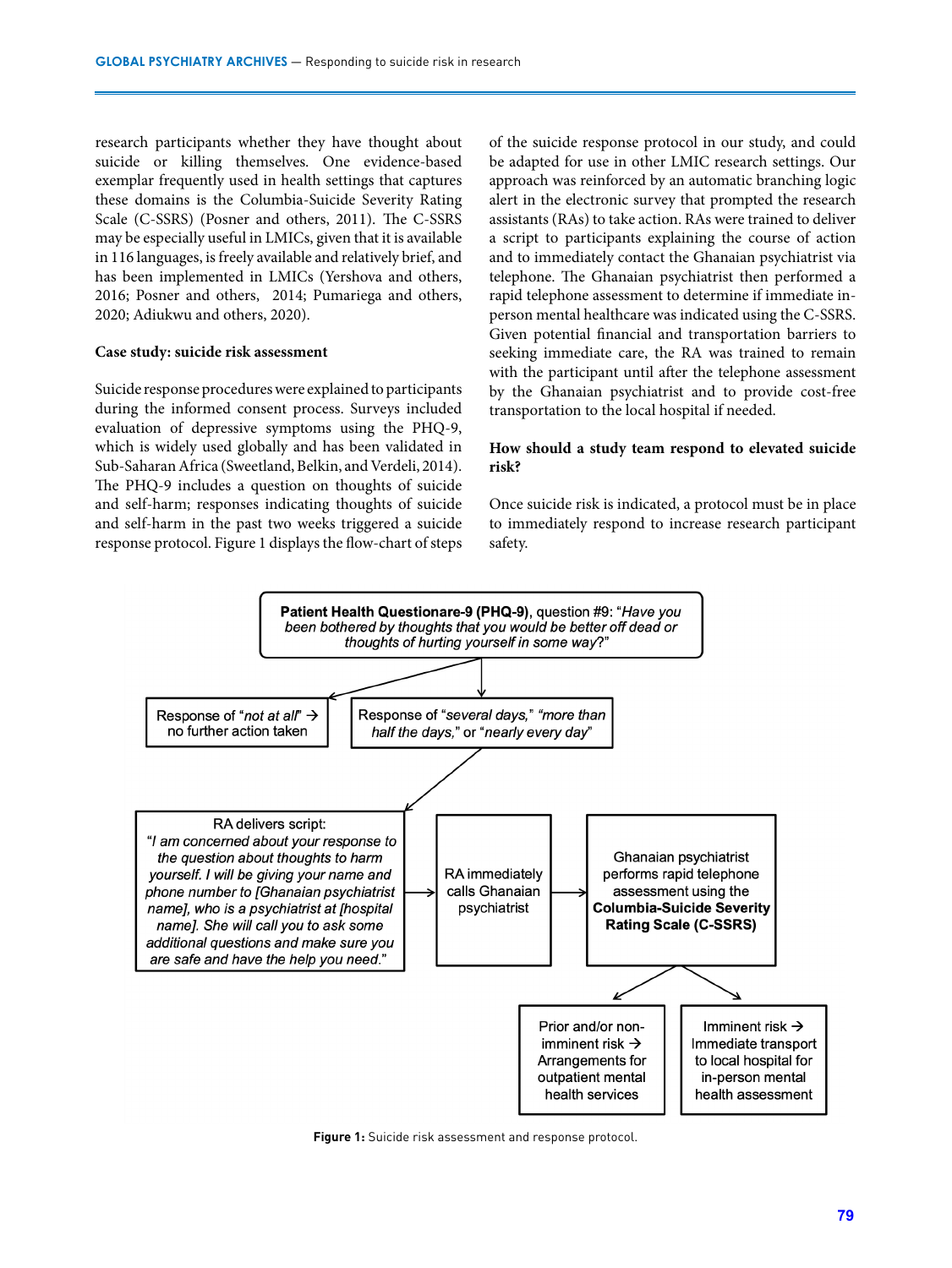This protocol should be individualised to the specific setting and population, but generally accepted safety protocols should be followed where feasible. In the case of non-imminent risk, individuals should be connected with mental healthcare to both continually assess for changes in suicide risk and to provide ongoing mental health support (e.g., psychotherapy or psychiatric medication as indicated). Ideally, mental health providers should be trusted members of the local community. These may be formally trained providers such as therapists or psychiatrists, but also could be local community or spiritual leaders depending on access to medical providers, trust in formal healthcare systems, and the needs and wishes of individual research participants. One role researchers may play is providing these important paraprofessionals with training on appropriate assessment and response to suicide risk as detailed in this paper. In the case of imminent risk (one or more of the following: suicidal intent, having a suicide plan, and/or having access to lethal means), individuals should be immediately connected to care – ideally any transfer of care should be in front of the patient or patient's family. Depending on the LMIC and specific community, this may include admission to psychiatric inpatient care or if not feasible, ensuring a family member or other adult continuously stays with and monitors the individual until the suicide risk lowers. In any case, where the suicide risk is high, a safety plan should be collaboratively developed with the research participant. Safety planning involves identifying triggers or situations that tend to precede or accompany suicidal urges and steps to take when the individual experiences suicidal urges. Figure 2 demonstrates an example safety plan, outlining each element that should be included in a comprehensive safety plan.

| Warning signs (thoughts, images, mood, situations, behaviours) that a suicide crisis may be developing. |  |  |  |  |  |
|---------------------------------------------------------------------------------------------------------|--|--|--|--|--|
|---------------------------------------------------------------------------------------------------------|--|--|--|--|--|

Steps to take if suicidal urges are present:

- 1) Identify activities to help regulate emotions and/or provide distraction from suicidal thoughts (e.g., relaxation techniques, physical activity)
- 2) Generate a list of, and contact information for, people who can provide distraction or support (e.g., friends or family members)
- 3) Generate a list of, and contact information for, trained professionals or paraprofessionals who can provide mental health services (e.g., therapist, psychiatrist, religious leader)
- 4) If available in a given setting, list phone or text hotlines that can provide mental health support 24/7

Actions to take to keep one's environment safe and to reduce access to lethal means (e.g., locking or removing pesticides and firearms from the home, reducing access to potentially lethal medications and any items that the individual may use to hurt themselves, and making a plan to go to a public place if suicidal urges are high).

Individuals' reasons for living to remind them of their own motivations not to engage in suicidal behaviour when urges are high.

What to do should suicidal urges persist after following all safety planning steps (e.g., call a local emergency number, go to the nearest hospital emergency room, or go to the nearest facility that provides mental health services as identified by the research team).

Note: Effective safety planning is done in collaboration with the individual at risk, such that the activities and people listed on their safety plan are those the individual deems to be most helpful in moments of distress. It is important to develop the safety plan ahead of time, such that the plan can be used when the individual experiences suicidal urges without the need to generate ideas in the moment.

For a quick guide to safety planning visit: https://www.sprc.org/sites/default/files/SafetyPlanningGuide%20Quick%20Guide%20for%20Clinicians.pdf

For a safety plan template visit: https://suicidepreventionlifeline.org/wpcontent/uploads/2016/08/Brown StanleySafetyPlanTemplate.pdf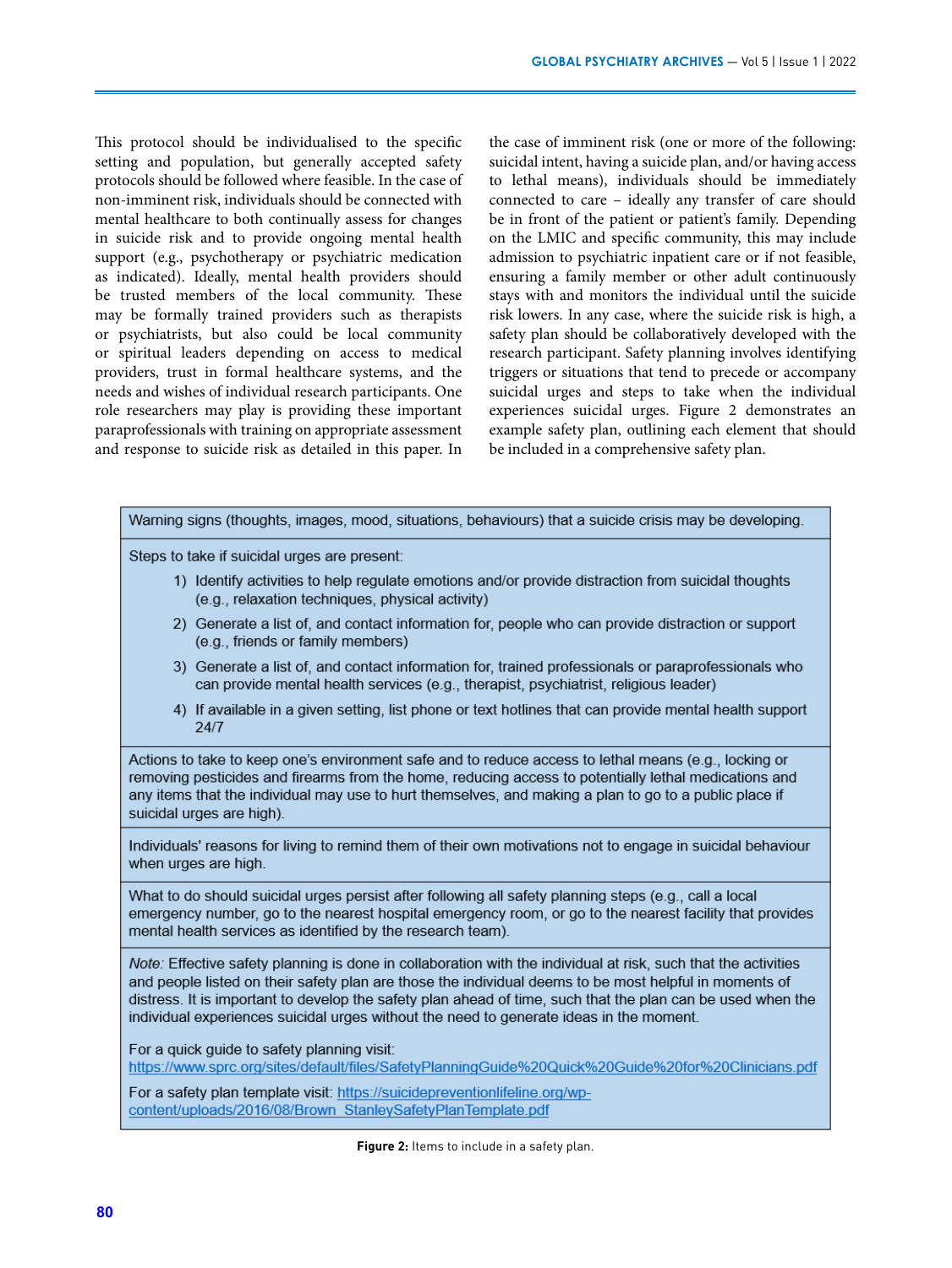In addition, website links are provided for resources including a safety plan template and a guide to planning a safety visit.

#### **Case study: suicide risk response**

A protocol for increasing safety when suicide risk was indicated was developed under the guidance of our team's Ghanaian psychiatrist and American clinical psychologist. Responses to the suicide item on the PHQ-9 triggered our outlined safety protocol for 23.5% of participants. After evaluation via telephone by the Ghanaian psychiatrist and being administered the C-SSRS, 5.9% of participants were identified as needing immediate in-person assessment and were transported to the psychiatric department of the local tertiary hospital. When assessed, each participant was diagnosed with severe depression and started on a clinical plan of antidepressants and psychotherapy. At the time of writing this manuscript, all continue to engage in outpatient mental healthcare.

#### **CONCLUSION**

Through a case study of maternal mortality research in Ghana, we demonstrate the feasibility and importance of (1) an interdisciplinary research team involving providers from the local community, (2) a practical framework for assessing suicide risk among study participants, and (3) a protocol to respond when risk is indicated. Assessing for suicidal ideation and behaviour and intervening appropriately when conducting research in LMICs is a critical step toward lowering the risk for suicide among at-risk research participants.

### **ACKNOWLEDGEMENTS**

We would like to acknowledge and thank Dr Rees Midgley for encouraging our collaboration and inspiring our interest in research.

**Author contributions:** ERL and HRL served as cofirst authors and contributed equally to the work. The study design was conceptualised by ERL and HRL and development of the protocol was done by all authors. The manuscript was drafted by ERL and HRL with contributions, editing, and final approval by all authors.

**Ethical approval:** For the study described as a case study in this paper, ethical approval was granted by the Komfo Anokye Teaching Hospital IRB (KATH-IRB/AP/003/20).

**Conflicts of interest:** The authors report no conflicts of interest.

**Funding information:** None.

**Informed consent:** Written informed consent was obtained from all participants.

**Study registration:** Not applicable to this study design.

**Author declarations**: This statement confirms that all authors have read, understand, and agree to the relevant information on the website including the Editorial Instructions, Publication Ethics and Publication Malpractice Statement.

### **REFERENCES**

[Adiukwu, Frances, Laura Orsolini, DritaGashi Bytyçi, Samer El Hayek,](http://paperpile.com/b/p7r50D/16QJ)  [Jairo M. Gonzalez-Diaz, Amine Larnaout, Paolo Grandinetti, and](http://paperpile.com/b/p7r50D/16QJ)  [others, 2020. "COVID-19 Mental Health Care Toolkit: An International](http://paperpile.com/b/p7r50D/16QJ)  [Collaborative Effort by Early Career Psychiatrists Section."](http://paperpile.com/b/p7r50D/16QJ) *[General](http://paperpile.com/b/p7r50D/16QJ)  [Psychiatry](http://paperpile.com/b/p7r50D/16QJ)* [33 \(5\): e100270.](http://paperpile.com/b/p7r50D/16QJ)

[Barthel, Dana, Claus Barkmann, Stephan Ehrhardt, Stefanie Schoppen,](http://paperpile.com/b/p7r50D/KSxN)  [Carola Bindt, and International CDS Study Group. 2015. "Screening](http://paperpile.com/b/p7r50D/KSxN)  [for Depression in Pregnant Women from Côte d](http://paperpile.com/b/p7r50D/KSxN)[׳](http://paperpile.com/b/p7r50D/KSxN)[Ivoire and Ghana:](http://paperpile.com/b/p7r50D/KSxN)  [Psychometric Properties of the Patient Health Questionnaire-9."](http://paperpile.com/b/p7r50D/KSxN) *[Journal](http://paperpile.com/b/p7r50D/KSxN)  [of Affective Disorders](http://paperpile.com/b/p7r50D/KSxN)* [187 \(November\): 232–40.](http://paperpile.com/b/p7r50D/KSxN)

[Ben-Ezra, Menachem, Philip Hyland, Thanos Karatzias, Andreas](http://paperpile.com/b/p7r50D/M2Pm)  [Maercker, Yaira Hamama-Raz, Osnat Lavenda, and others, 2020. "A](http://paperpile.com/b/p7r50D/M2Pm)  [Cross-Country Psychiatric Screening of ICD-11 Disorders Specifically](http://paperpile.com/b/p7r50D/M2Pm)  [Associated with Stress in Kenya, Nigeria and Ghana."](http://paperpile.com/b/p7r50D/M2Pm) *[European Journal](http://paperpile.com/b/p7r50D/M2Pm)  [of Psychotraumatology](http://paperpile.com/b/p7r50D/M2Pm)* [11 \(1\): 1720972.](http://paperpile.com/b/p7r50D/M2Pm)

[Blades, Caroline A., Werner G. K. Stritzke, Andrew C. Page, and Julia D.](http://paperpile.com/b/p7r50D/JOTXu)  [Brown. 2018. "The Benefits and Risks of Asking Research Participants](http://paperpile.com/b/p7r50D/JOTXu)  [about Suicide: A Meta-Analysis of the Impact of Exposure to Suicide-](http://paperpile.com/b/p7r50D/JOTXu)[Related Content."](http://paperpile.com/b/p7r50D/JOTXu) *[Clinical Psychology Review](http://paperpile.com/b/p7r50D/JOTXu)* [64 \(August\): 1–12.](http://paperpile.com/b/p7r50D/JOTXu)

[Druss, B., and H. Pincus. 2000. "Suicidal Ideation and Suicide Attempts](http://paperpile.com/b/p7r50D/ksRIk)  [in General Medical Illnesses."](http://paperpile.com/b/p7r50D/ksRIk) *[Archives of Internal Medicine](http://paperpile.com/b/p7r50D/ksRIk)* [160 \(10\):](http://paperpile.com/b/p7r50D/ksRIk)  [1522–26.](http://paperpile.com/b/p7r50D/ksRIk)

[Polihronis, Christine, Paula Cloutier, Jaskiran Kaur, Robin Skinner,](http://paperpile.com/b/p7r50D/5Pyu8)  [and Mario Cappelli. 2020. "What's the Harm in Asking? A Systematic](http://paperpile.com/b/p7r50D/5Pyu8)  [Review and Meta-Analysis on the Risks of Asking about Suicide-Related](http://paperpile.com/b/p7r50D/5Pyu8)  [Behaviors and Self-Harm with Quality Appraisal."](http://paperpile.com/b/p7r50D/5Pyu8) *[Archives of Suicide](http://paperpile.com/b/p7r50D/5Pyu8)  [Research: Official Journal of the International Academy for Suicide](http://paperpile.com/b/p7r50D/5Pyu8)  [Research](http://paperpile.com/b/p7r50D/5Pyu8)*[, July, 1–23.](http://paperpile.com/b/p7r50D/5Pyu8)

[Posner, Kelly, Gregory K. Brown, Barbara Stanley, David A. Brent,](http://paperpile.com/b/p7r50D/smcS9)  [Kseniya V. Yershova, Maria A. Oquendo, Glenn W. Currier, et al.](http://paperpile.com/b/p7r50D/smcS9)  [2011. "The Columbia–Suicide Severity Rating Scale: Initial Validity](http://paperpile.com/b/p7r50D/smcS9)  [and Internal Consistency Findings From Three Multisite Studies With](http://paperpile.com/b/p7r50D/smcS9)  [Adolescents and Adults."](http://paperpile.com/b/p7r50D/smcS9) *[American Journal of Psychiatry](http://paperpile.com/b/p7r50D/smcS9)* [168 \(12\): 1266–](http://paperpile.com/b/p7r50D/smcS9) [77.](http://paperpile.com/b/p7r50D/smcS9)

[Posner, Kelly, Randy Subramany, Leora Amira, and J. John Mann. 2014.](http://paperpile.com/b/p7r50D/bjmM)  ["From Uniform Definitions to Prediction of Risk: The Columbia Suicide](http://paperpile.com/b/p7r50D/bjmM)  [Severity Rating Scale Approach to Suicide Risk Assessment." In](http://paperpile.com/b/p7r50D/bjmM) *[Suicide:](http://paperpile.com/b/p7r50D/bjmM)  [Phenomenology and Neurobiology](http://paperpile.com/b/p7r50D/bjmM)*[, edited by Keri E. Cannon and Thomas](http://paperpile.com/b/p7r50D/bjmM)  [J. Hudzik, 59–84. Cham: Springer International Publishing.](http://paperpile.com/b/p7r50D/bjmM)